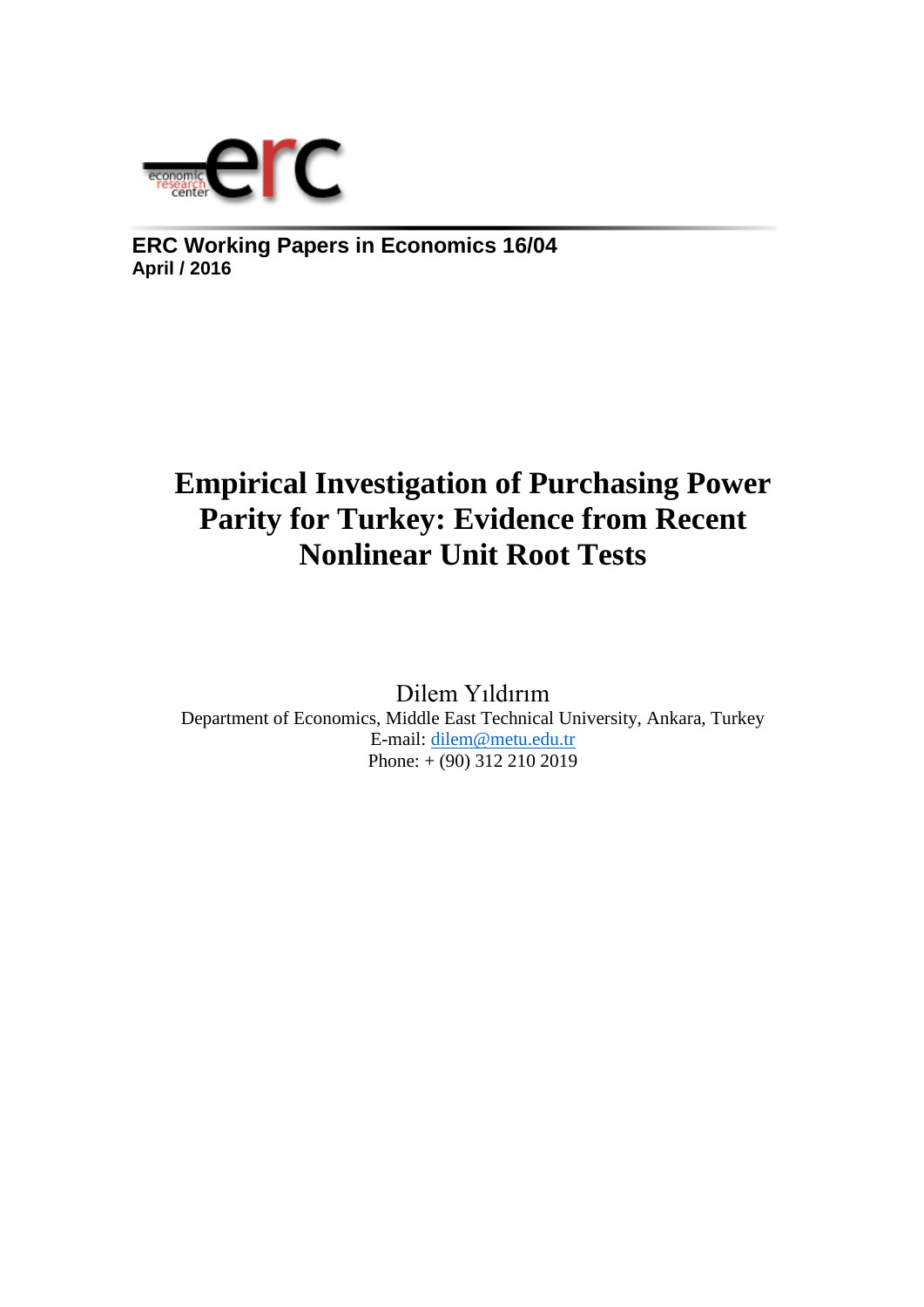# **EMPIRICAL INVESTIGATION OF PURCHASING POWER PARITY FOR TURKEY: EVIDENCE FROM RECENT NONLINEAR UNIT ROOT TESTS**

# **DİLEM YILDIRIM**

Department of Economics, Middle East Technical University, 06531, Ankara, TURKEY Email: [dilem@metu.edu.tr,](mailto:dilem@metu.edu.tr) Phone: +90 312 210 2019, Fax: +(90) 312 210 7964

#### **Abstract**

This study explores the empirical validity of the purchasing power parity (PPP) hypothesis between Turkey and its four major trading partners, the European Union, Russia, China and the US. Accounting for the possible nonlinear nature of real exchange rates, mainly due to the existence of transaction costs, we employ a battery of recently developed nonlinear unit root tests. Empirical results reveal that nonlinear unit root tests deliver stronger evidence in favor of the PPP hypothesis when compared to the conventional unit root tests only if nonlinearities in real exchange rates are correctly specified.

**Keywords:** Purchasing Power Parity, Real Exchange Rate, Nonlinearity, Smooth Transition **JEL Classification**: C22, C61, F31, F41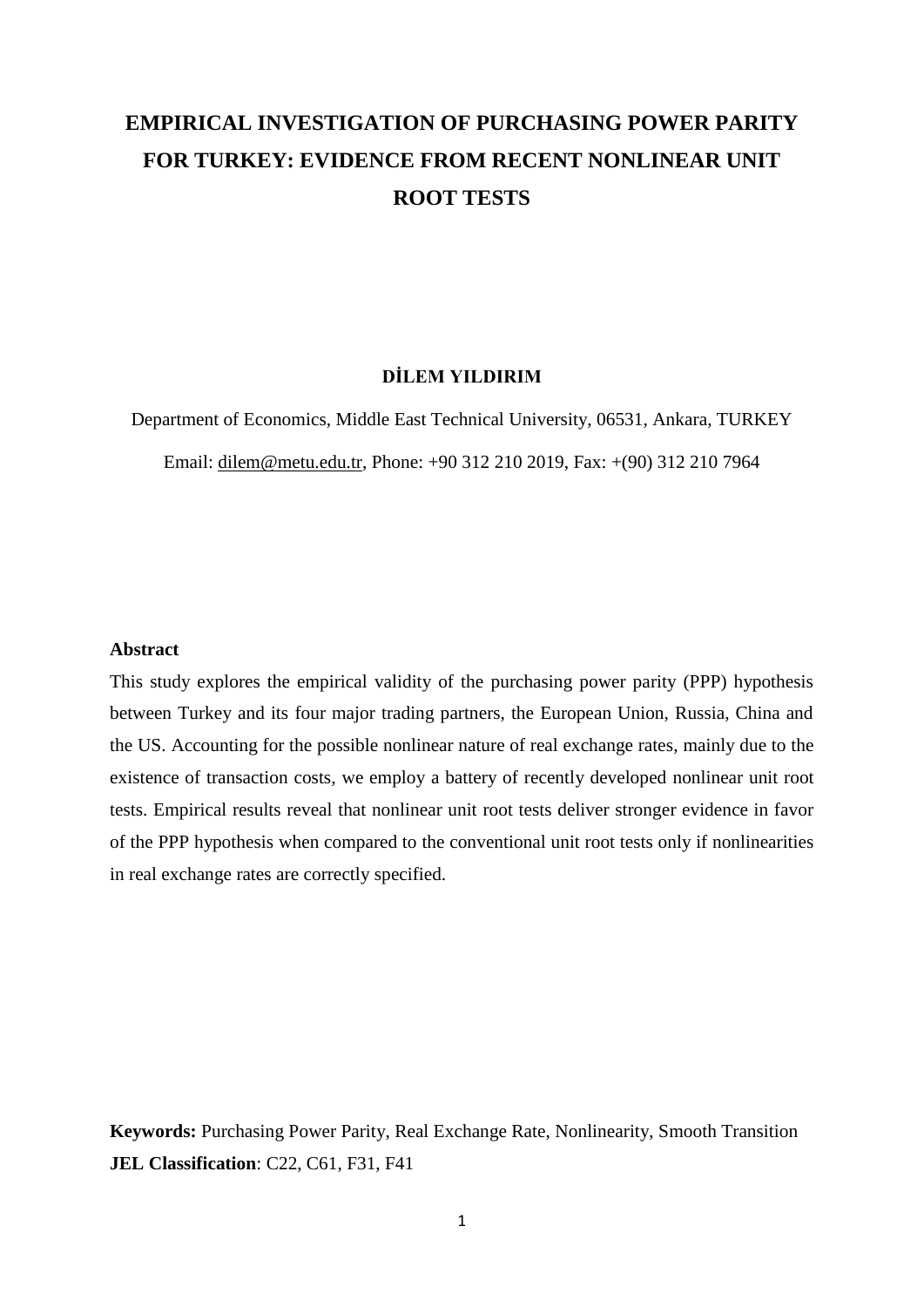# **1. Introduction**

The Purchasing power parity (PPP) hypothesis is one of the most explored issues in international macroeconomics. The PPP hypothesis postulates that the nominal exchange rate between two national currencies should adjust to changes in the price levels of the two countries, keeping the real exchange rate unchanged. The basis of the PPP theory is the law of one price (LOOP), which states that, the price of a commodity or a bundle of commodities should be equal across countries when expressed in terms of a common currency. Due to factors like transaction costs, imperfect competition, taxation, subsidies and trade barriers, PPP might not hold in the short-run. However, given that international goods market arbitrage should be traded away over time, PPP is expected to hold in the long run. This implies that the real exchange rate is expected to return to a constant equilibrium value in the long run. The validity of PPP is critical to empirical researchers and policy makers for several reasons. As stated in Holmes (2001) and Sarno (2005), PPP is employed to predict the exchange rate and specify whether a currency is over or undervalued. This is particularly important for less developed countries and countries experiencing large differences between domestic and foreign inflation rates. PPP is also an indispensable building block of many important theoretical open economy models and its violation might cast doubts on the validity of these models (Rogoff, 1996; Taylor, 1995). Finally, it is used to set exchange rate parities, compare national income levels and establish the degree of misalignment of the nominal exchange rate.

There are voluminous studies available on the empirical validity of the long-run PPP. A major strand of this literature examines its validity by testing for stationarity of real exchange rates, as stationarity implies mean reversion and, hence, PPP. In this sense, earlier studies test PPP in a linear context employing conventional unit root tests. Most of these studies, however, fail to provide empirical evidence in favour of real exchange rate stationarity (e.g. Meese and Rogoff, 1988 and Edison and Fisher, 1991). Glen (1992), Lothian and Taylor (1996), Oh (1996) and Wu (1996), amongst others, ascribe this failure to the low power displayed by conventional unit root tests and attempt to address the power problem through the use of long span data sets and panel unit root tests. Although more supportive results are reported from long span and panel data studies, they fall under the criticisms of Frankel and Rose (1996), Hegwood and Papell (1998), Taylor and Sarno (1998) and Taylor (2003). Frankel and Rose (1996) and Hegwood and Papell (1998) argue that very long time series could be exposed to structural breaks, which might produce spurious results. On the other hand, Taylor and Sarno (1998) and Taylor (2003) argue that testing PPP using panel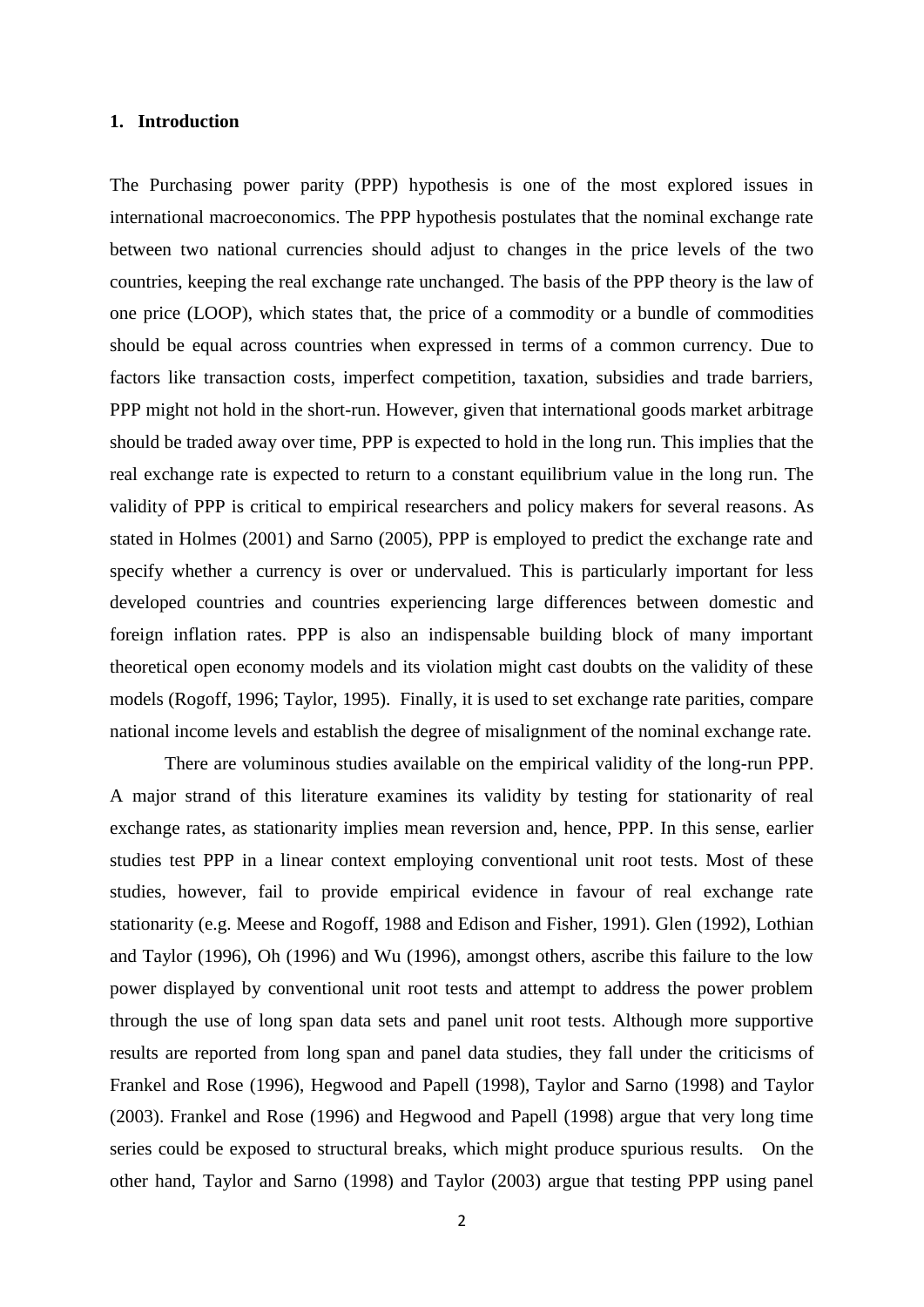unit root tests may entail some problems due to the heterogeneity issue. Ignoring country specific differences and expecting real exchange rates to have same dynamics for all countries in the sample, might lead to unreliable inferences on the validity of PPP. Moreover, rejecting the null hypothesis of unit root in a panel data implies that at least one of the series is mean reverting, but not that all the series under consideration are stationary. Hence, no consensus has emerged regarding stationarity of the real exchange rate and whether real exchange rate is stationary or not remains contentious in the linear framework<sup>1</sup>.

The idea that real exchange rate series may follow a nonlinear pattern has been put forward by the theoretical models of Dumas (1992) and Sercu et al. (1995). In these models, it is demonstrated that transaction costs might create a no trade band, within which the real exchange rate may follow a (near) random walk process, as the arbitrage is not large enough to cover transaction costs. However, once the real exchange rate hits the band, which is the case of an overvalued or undervalued exchange rate, arbitrage becomes profitable, international trade takes place, and hence the real exchange rate turns to a stationary process. This suggests that the real exchange rate might follow a globally stationary nonlinear process with a (near) unit root behaviour around PPP equilibrium replaced by a stationary behaviour when deviations from PPP become large. Recognizing the low power of conventional unit root tests in detecting stationarity of real exchange rates with such nonlinear dynamics due to Pippenger and Goering (1993) and Taylor et al. (2001), a growing literature has emerged, which accommodates no-arbitrage and profitable arbitrage dynamics of real exchange rates in an exponential smooth transition autoregressive (ESTAR) model.

In this context, Kapetanios et al. (2003) propose an ESTAR type unit root test, which is designed specifically on the basis of the no arbitrage versus profitable arbitrage argument of Dumas (1992) and Sercu et al. (1995). Recently, the test of Kapetanios et al. (2003) has gained momentum in testing real exchange rate stationarity, with several applications, including Liew et al. (2004), Hasan (2004), Chortareas and Kapetanios (2004), Ceratto and Sarantis (2006), Francis and Iyare (2006), Wallace (2008), Cuestas and Gil-Alana (2009) and Telatar and Hasanov (2009). Compared to the previous studies using conventional unit root tests, these studies provide stronger evidence of stationarity of real exchange rates for a broad range of developing and developed countries. They almost uniformly indicate that the empirical evidence in favour of stationarity increases when nonlinearities in real exchange rates are explicitly accommodated. Most recently, Kılıç (2011) and Kruse (2011) propose

<sup>&</sup>lt;sup>1</sup>See Rogoff (1996), Sarno and Taylor (2002) and Taylor and Taylor (2004) for extensive reviews of the PPP literature.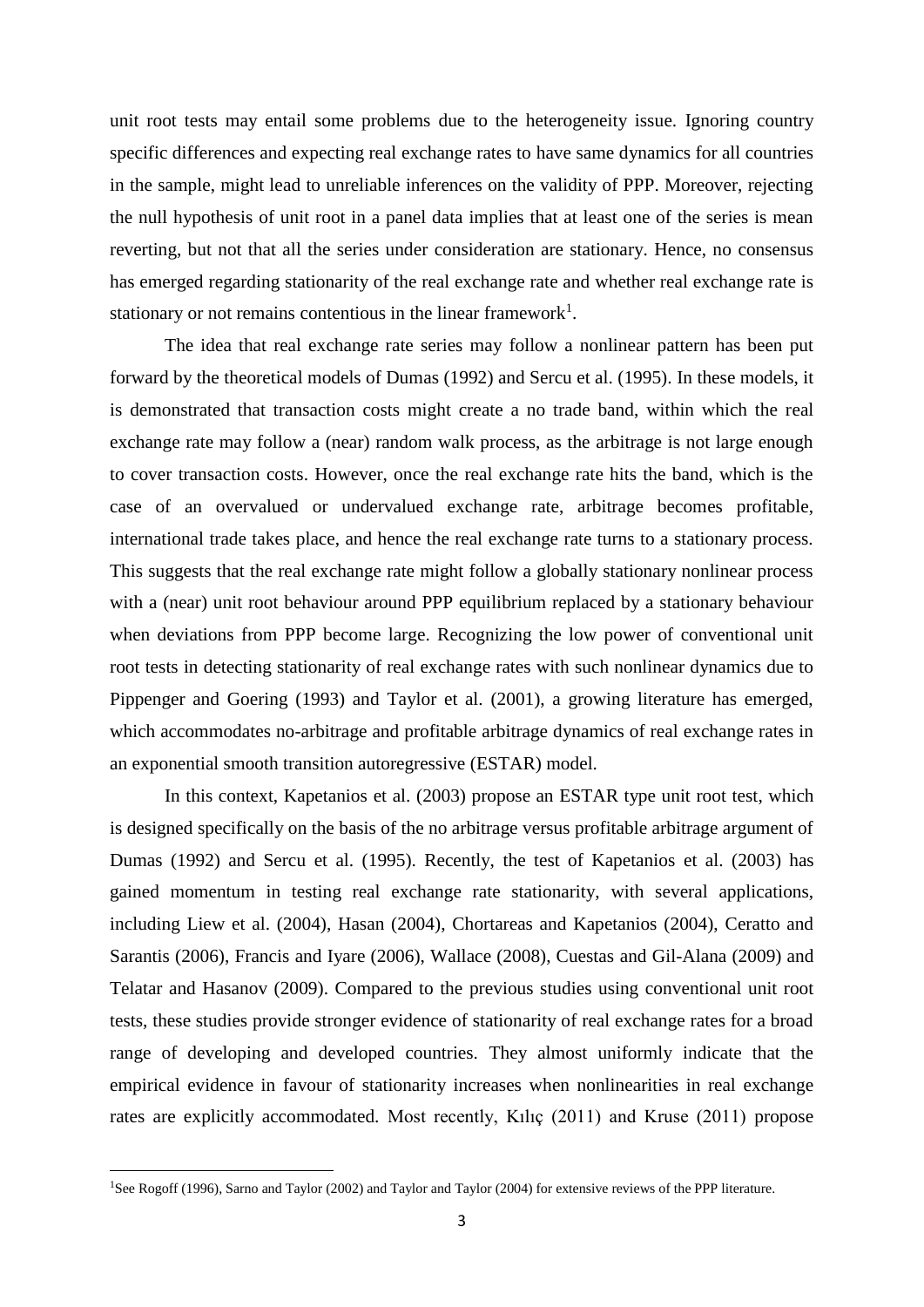modified versions of the nonlinear unit root test of Kapetanios et al. (2003) to examine stationarity of real exchange rates for OECD countries and the European Union, respectively. Both studies observe that their modified tests reveal more evidence in favour of PPP compared to the unit root test of Kapetanios et al. (2003).

Our study aims to investigate the empirical validity of the PPP hypothesis between Turkey and its four major trading partners, the European Union, Russia, China and the US. Existing studies on the validity of PPP for Turkey deliver rather mixed results. Within a linear context, Telatar and Kazdagli (1998) finds no evidence in favour of stationarity of Turkish real exchange rates through the standard cointegration tests over the period 1980(10)- 1993(10). Similarly, using the conventional unit root tests for a sample period of 1980Q1- 2005Q4, Kalyoncu (2009) reports nonstationarity of Turkish real exchange rates with respect to the currencies of its all major trading partners except the UK. Guloglu et al. (2011) and Gozgor (2011), however, observes that PPP holds for Turkey when applying linear panel unit root tests to the samples of period  $1991(1)$ -2008(3) and  $2003(1)$ -2010(12), respectively. In a nonlinear framework, on the other hand, Alba and Park (2005) deliver rather mixed empirical evidences through a threshold autoregressive (TAR) type unit root test over the period 1973(1)-2004(9). They observe that the real exchange rate follows a stationary process in oneregime and a nonstationary process in the other regime, with most of the observations falling into the nonstationary regime. Using an ESTAR type nonlinear cointegration test, on the other hand, Ozdemir (2008) provides only weak empirical evidence for PPP for the period 1984(1)-2004(1), while Erlat (2004) finds stronger empirical support for stationarity of real exchange rates by adopting the ESTAR type unit root test of Kapetanios et al. (2003) for the period 1984(1)-2000(9).

Taking the possible nonlinear nature of real exchange rates into consideration, we utilize unit root testing procedures that account for ESTAR type nonlinearity, as in many recent studies. However, rather than being confined to a single nonlinear testing procedure, which is the case in all existing PPP studies on Turkey, we adopt a battery of newly developed nonlinear approaches. It is the aim of the study to provide a more comprehensive insight into the real exchange rate stationarity and nonlinearity. In this sense, we employ the recently proposed nonlinear unit root tests of Kılıç (2011) and Kruse (2011) along with the commonly applied unit root test of Kapetanios et al. (2003).

The rest of the paper is organized as follows. The next section describes the econometric methodology we utilize. The data and the empirical results are then reported in Section 3, with concluding comments in Section 4.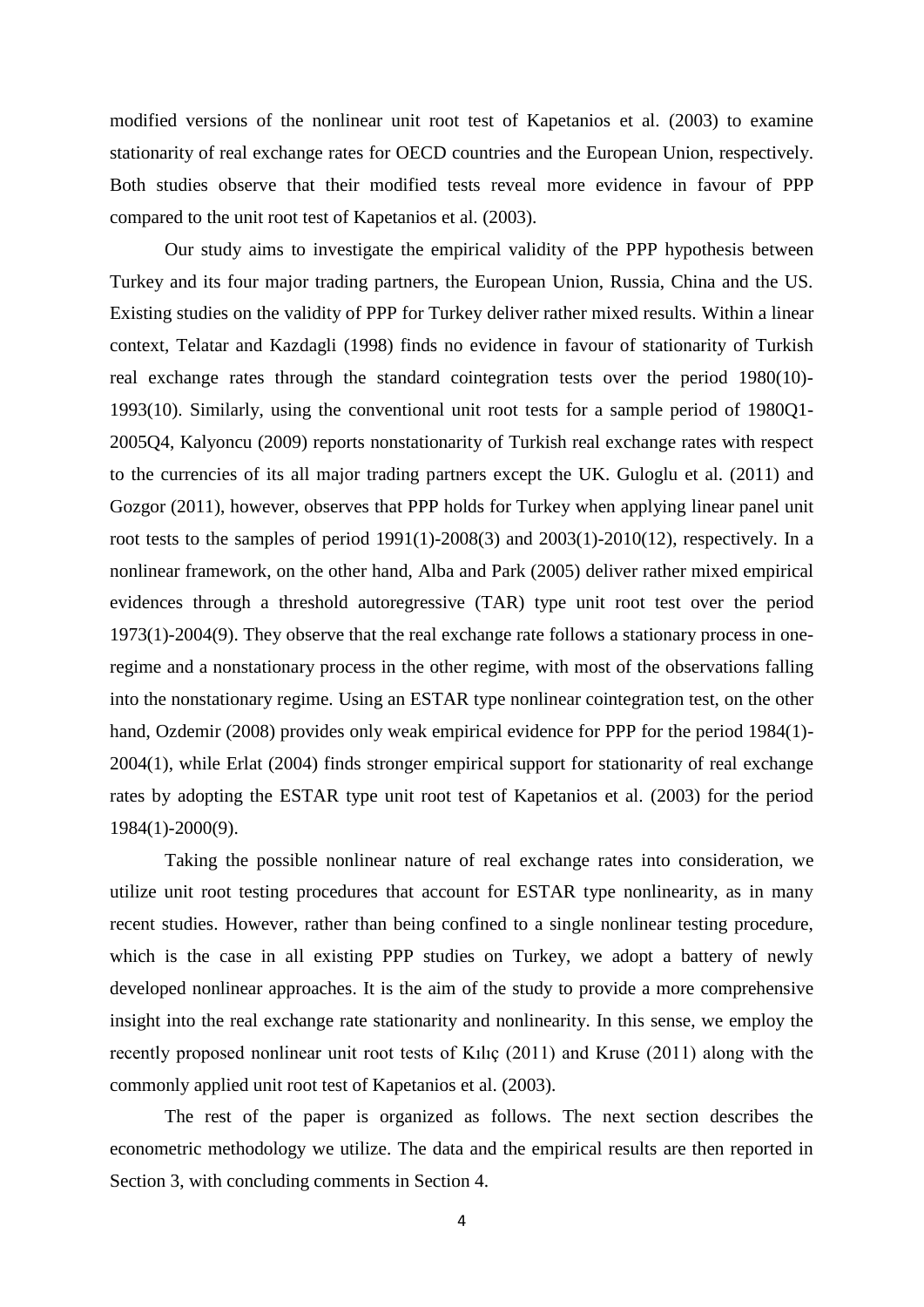# **2. Methodology**

This section describes, respectively, the nonlinear unit root tests of Kapetanios et al. (2003), Kruse (2011) and Kılıç (2011) within the context of the PPP hypothesis.

# *2.1 Nonlinear Unit Root Test of Kapetanios et al. (2003)*

Kapetanios et al. (2003) develop a procedure to test for nonstationarity against a globally stationary nonlinear ESTAR process defined as:

$$
\Delta \tilde{q}_t = \rho \tilde{q}_{t-1} F_E \left( \tilde{q}_{t-1}; \gamma \right) + \sum_{i=1}^p \lambda_i \Delta \tilde{q}_{t-i} + \varepsilon_t \tag{1}
$$

where  $\tilde{q}_t$  denotes the de-meaned real exchange rate, p is the required number of lagged changes of  $\Delta \tilde{q}$ , that ensures an iid structure for the error term,  $\varepsilon$ , and  $F_E(\tilde{q}_{t-1};\gamma)$  is the symmetrically U-shaped exponential transition function such that

$$
F_E(\tilde{q}_{t-1};\gamma) = \left(1 - \exp\left(-\gamma \tilde{q}_{t-1}\right)\right)
$$
 (2)

where  $\tilde{q}_{t-1}$  is the transition variable,  $\gamma \ge 0$  is the slope parameter. In this framework, testing a unit root against nonlinear stationarity is equivalent to testing the null hypothesis of  $\gamma = 0$ against the alternative of  $\gamma > 0$ . Under the null hypothesis, the real exchange rate displays linear unit root behaviour. Under the alternative, however, it follows a globally stationary ESTAR process, provided that  $-2 < \rho < 0$ , which is assumed to hold. More specifically, under the alternative of  $\gamma > 0$ , the real exchange rate displays a unit root behaviour in the middle regime ( $F_E(\tilde{q}_{t-1};\gamma) \approx 0$ ) where deviations from the zero attractor are very small. However, once deviations become large enough to push the real exchange rate towards the outer regime  $(F_E(\tilde{q}_{t-1};\gamma) \approx 1)$ , where arbitrage opportunities arise, it turns to a stationary process with a tendency to converge back to the zero attractor.

Testing the null hypothesis of  $\gamma = 0$ , however, is subject to the criticism of Davies (1987) since  $\rho$  is unidentified under the null. The nuisance parameter problem is overcome by replacing the exponential transition function in (2) with its first-order Taylor series approximation around  $\gamma = 0$  and this yields the auxiliary regression:

$$
\Delta \tilde{q}_t = \delta \tilde{q}_{t-1}^3 + \sum_{i=1}^p \lambda_i \Delta \tilde{q}_{t-i} + v_t \tag{3}
$$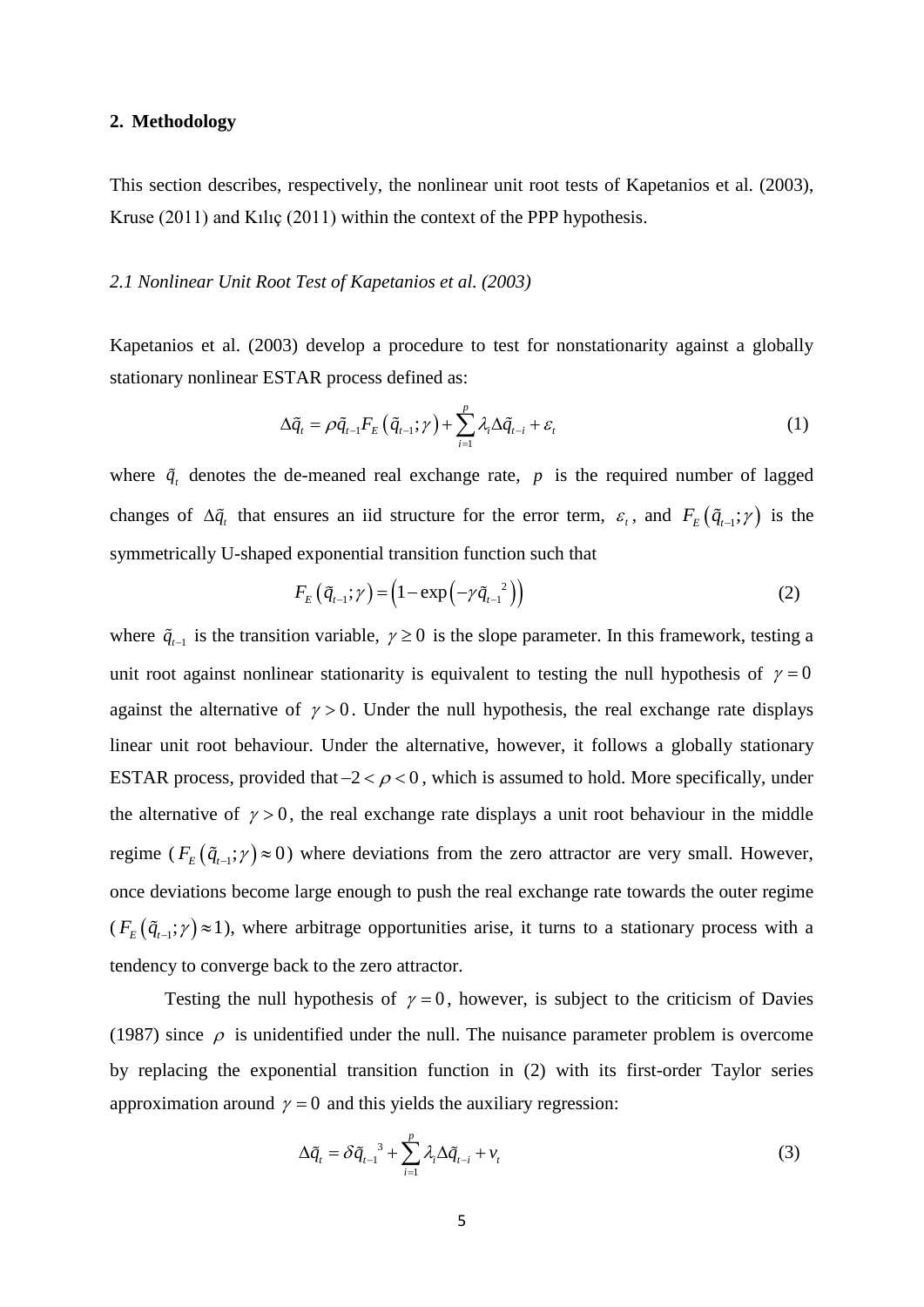where the null hypothesis of  $\gamma = 0$  turns to the null of  $\delta = 0$  with the alternative of  $\delta < 0$ . Kapetanios et al. (2003) show that the asymptotic distribution of the t-statistic for  $\delta = 0$ , denoted by  $t_{NL}$ , is non-standard and tabulate the asymptotic critical values of the  $t_{NL}$  statistic via stochastic simulations.

#### 2.*2 Nonlinear Unit Root Test of Kruse (2011):*

Kruse (2011) extends the unit root test of Kapetanios et al. (2003) by allowing for the possibility that the real exchange rate may revert to an equilibrium value different from zero. More specifically, considering the case where the degree of mean reversion of the real exchange rate depends on the distance of the lagged real exchange rate from an unknown nonzero attractor $(c)$ , Kruse (2011) reforms the model (1) by using the exponential transition function:

$$
F_E(\tilde{q}_{t-1};\gamma) = \left(1 - \exp\left(-\gamma(\tilde{q}_{t-1} - c)^2\right)\right)
$$
\n(4)

As in Kapetanios et al. (2003), the null and alternative hypotheses are set as  $H_0: \gamma = 0$  and  $H_1$ :  $\gamma > 0$ . A first-order Taylor series approximation around  $\gamma = 0$  is applied to circumvent the nuisance parameter problem and the following modified ADF regression is obtained:

$$
\Delta \tilde{q}_t = \delta_1 \tilde{q}_{t-1}^3 + \delta_2 \tilde{q}_{t-1}^2 + \sum_{i=1}^p \lambda_i \Delta \tilde{q}_{t-i} + v_t
$$
\n<sup>(5)</sup>

In this representation, the null hypothesis of  $\gamma = 0$  turns to the null of  $\delta_1 = \delta_2 = 0$  with the alternative hypothesis of  $\delta_1 < 0$ ,  $\delta_2 \neq 0$ , where two-sidedness of  $\delta_2$  stems from the fact that the location parameter  $(c)$  is allowed to take nonzero values. Obviously, a standard Wald test is not appropriate to test this joint null hypothesis against the alternative where one parameter is one-sided while the other one is two-sided. Therefore, following Abadir and Distaso (2007), Kruse (2011) proposes a modified Wald statistic  $\tau$  as:

$$
\tau = t^2_{\delta_2^{-1}=0} + 1\Big(\hat{\delta_1} < 0\Big) t^2_{\delta_1=0}
$$

where  $t^2$ <sub> $\delta_2$ </sub> 2  $t^2_{\delta_2 t=0}$  represents the squared *t*-statistic for the hypothesis  $\delta_2^{-1} = 0$  with  $\delta_2^{-1}$  being a transformed form of  $\delta_2$  that is orthogonal to  $\delta_1$ ,  $t^2_{\delta_1}$ 2  $t^2_{\delta=0}$  is the squared *t*-statistic for the hypothesis  $\delta_1 = 0$  and the indicator function 1(.) stands for one-sidedness of  $\delta_1$  under the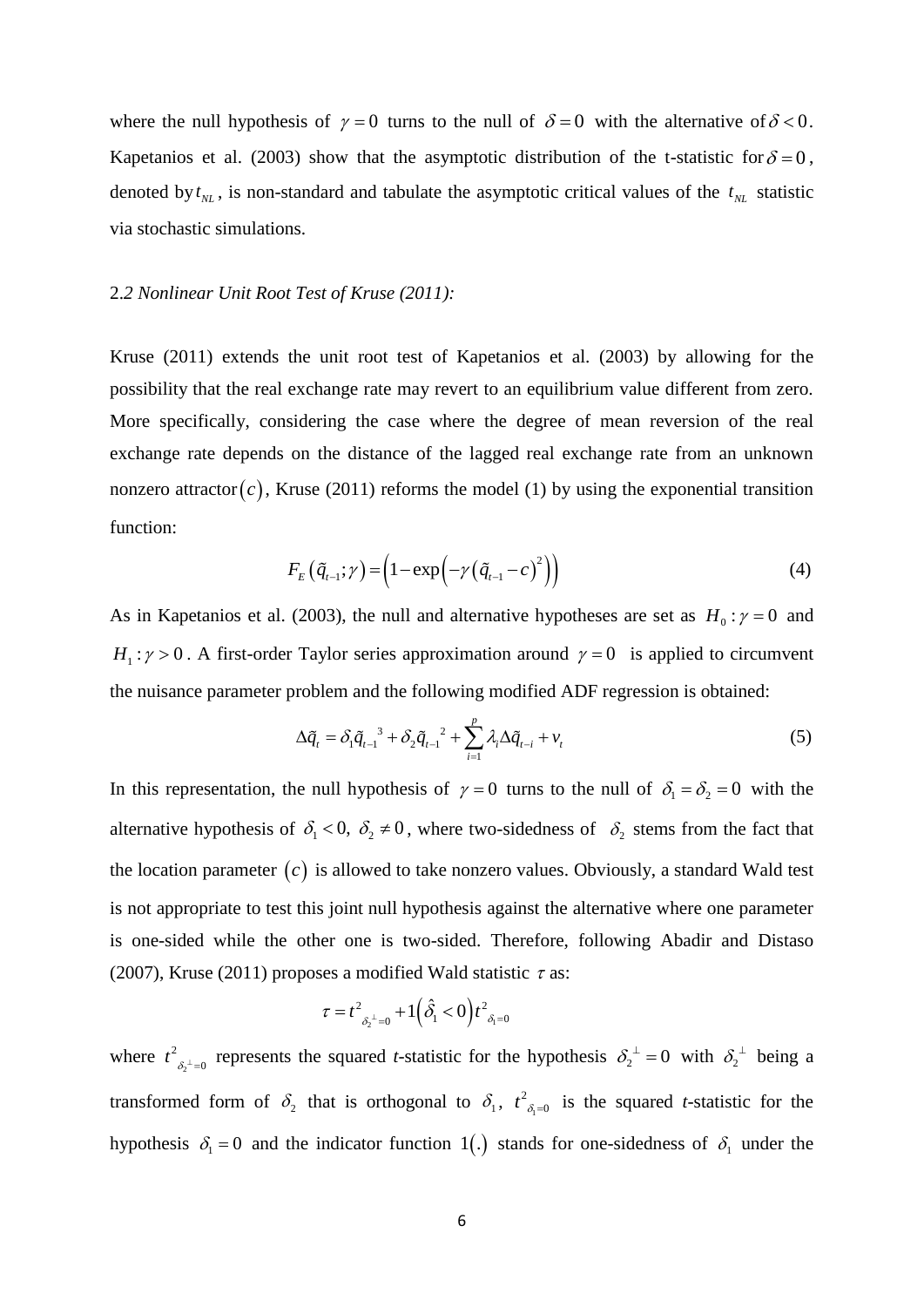alternative hypothesis<sup>2</sup>. The  $\tau$  statistic has a non-standard asymptotic distribution and the asymptotic critical values are provided by Kruse (2011).

# *2.3 Nonlinear Unit Root Test of Kılıç (2011):*

The unit root test proposed by Kılıç (2011) is similar to that of Kapetanios et al. (2003), with the differences being due to the choice of the transition variable, the setup of the null hypothesis and the way of dealing with the nuisance parameter problem. Kılıç (2011) considers the case where nonlinearities in real exchange rates are driven by the size of currency appreciation (depreciation) and reformulates model (1) by replacing the transition variable  $\tilde{q}_{t-1}$  with  $\Delta \tilde{q}_{t-1}$  as

$$
\Delta \tilde{q}_t = \rho \tilde{q}_{t-1} F_E \left( \Delta \tilde{q}_{t-1}; \gamma \right) + \sum_{i=1}^p \lambda_i \Delta \tilde{q}_{t-i} + \varepsilon_t \tag{6}
$$

Utilization of the lagged difference term as the transition variable implies that large appreciations or depreciations force real exchange rates to adjust towards zero equilibrium level due to arbitrageurs engaging in profitable trading strategies. If the past appreciations or depreciations are small, however, the real exchange rate does not follow a mean reverting behaviour as the arbitrage is not large enough to cover transaction costs.

To test the null of a unit root against a globally stationary ESTAR process, the null and alternative hypotheses are set as  $H_0$ :  $\rho = 0$  and  $H_1$ :  $\rho < 0$ . Obviously, as in Kapetanios et al. (2003), the test suffers from a nuisance parameter problem since the slope parameter,  $\gamma$ , is unidentified under the unit root null hypothesis. Kılıç (2011) overcomes this problem by using the lowest test statistic on  $\rho = 0$ ,  $t_{ESTAR}$ , obtained by searching over a fixed parameter space of  $\gamma$  values that are normalized by the sample standard deviation of the transition variable  $\Delta \tilde{q}_{t-1}$ . That is

$$
t_{ESTAR} = \inf_{\gamma \in \Gamma_T} \hat{t}_{\rho=0}(\gamma) = \inf_{\gamma \in \Gamma_T} \frac{\hat{\rho}(\gamma)}{s.e.(\hat{\rho}(\gamma))}
$$

where  $1'$   $\Delta q_{t-1}$ 1 100  $\left( \begin{array}{cc} 1.7 & 0.7 \\ 0.7 & 0.7 \\ 0.7 & 0.7 \\ 0.7 & 0.7 \\ 0.7 & 0.7 \\ 0.7 & 0.7 \\ 0.7 & 0.7 \\ 0.7 & 0.7 \\ 0.7 & 0.7 \\ 0.7 & 0.7 \\ 0.7 & 0.7 \\ 0.7 & 0.7 \\ 0.7 & 0.7 \\ 0.7 & 0.7 \\ 0.7 & 0.7 \\ 0.7 & 0.7 \\ 0.7 & 0.7 \\ 0.7 & 0.7 \\ 0.7 & 0.7 \\ 0.7 & 0.7 \\ 0.7 & 0.7 \\$  $T \quad \boxed{\textit{I T}^{\gamma}{}^{\gamma}{}^{\gamma}{}^{\gamma}}$  |  $100 s_{\Delta \tilde{q}_{t-1}T} \cdot s_{\Delta \tilde{q}_{t-1}T}$  $\gamma_{\tau},\gamma$  $\Delta \widetilde{q}_{t-1} T \quad \stackrel{\bullet}{\sim} \Delta \widetilde{q}_{t-1}$  $\begin{bmatrix} 1 & 100 \end{bmatrix}$  $\Gamma_T = \left[ \underline{\gamma}_T, \overline{\gamma}_T \right] = \left[ \frac{1}{100 s_{\Delta q_{t-1}T}}, \frac{100}{s_{\Delta q_{t-1}T}} \right], s_{\Delta q_{t-1}T}$  is the sample standard deviation of  $\Delta \tilde{q}_{t-1}$ ,

 $\hat{\rho}(\gamma)$  and s.e.  $(\hat{\rho}(\gamma))$  are OLS estimators obtained from the model (6). Over the defined space,

<sup>&</sup>lt;sup>2</sup> See Abadir and Distaso (2007) and Kruse (2011) for further details of the testing procedure.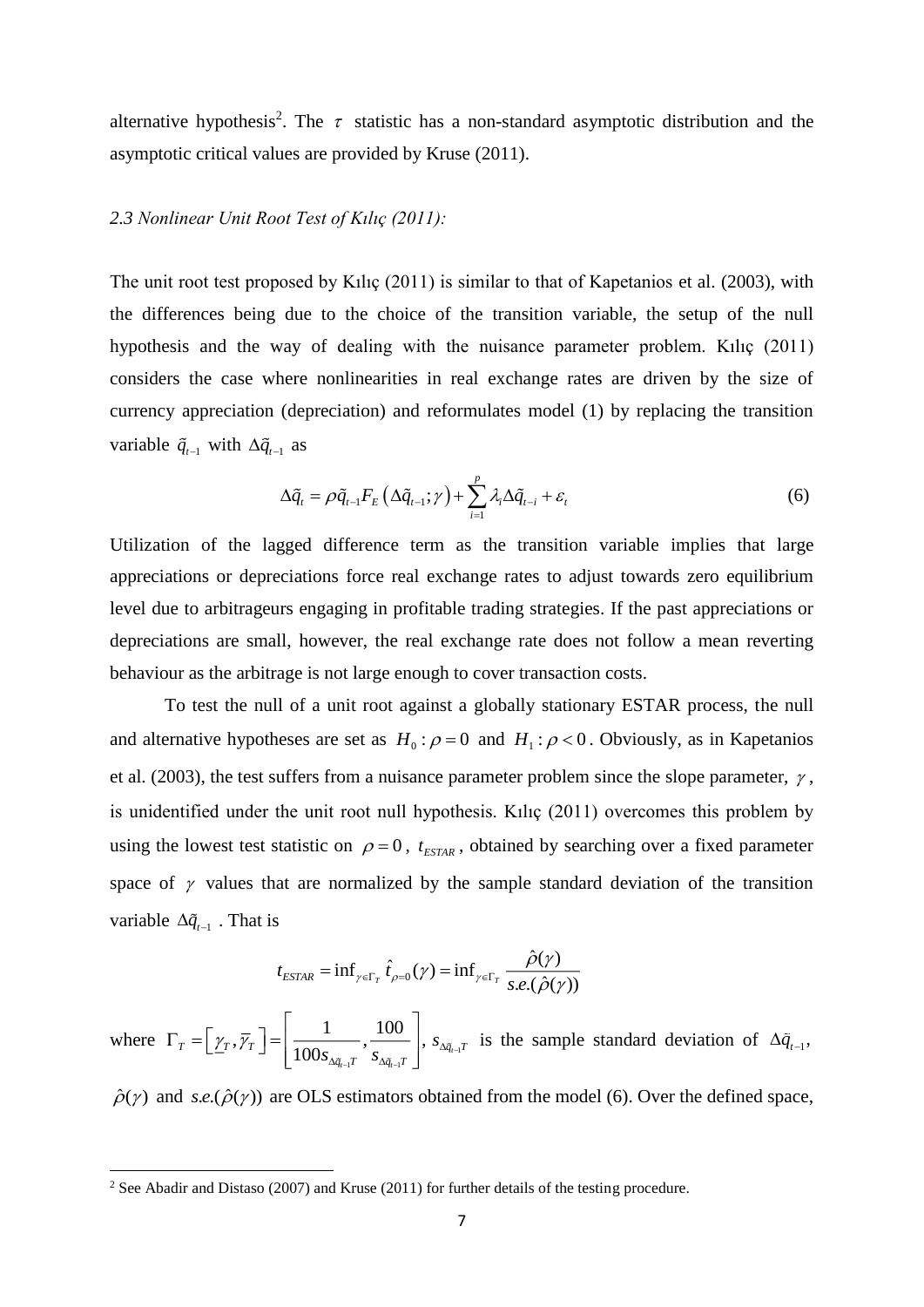$t_{ESTAR}$  is obtained using the grid size of  $\frac{1}{100}$  $100 s_{\Delta\tilde{q}_{t-1}T}$ *t* . The asymptotic critical values of the  $t_{ESTAR}$ statistic, which has a non-standard asymptotic distribution, are tabulated through stochastic simulations.

#### **3. Data and Empirical Results**

Our empirical analysis consists of four bilateral real exchange rates derived from nominal exchange rates of Euro (EUR), Russian Ruble (RUB), Chinese Renminbi (RMD) and the U.S. Dollar (USD) against Turkish Lira (TL). The four currencies chosen represent the top four trading partners of Turkey. According to Turkish Statistical Institute, the EU, Russia, China and the U.S. are the top four trading partners of Turkey with the gross trading volumes being approximately 39%, 8%, 7% and 5%, respectively, by the end of 2015. In all cases, the real exchange rate is calculated by using the wholesale price index (WPI). In fact, the choice of the price index for testing PPP is somewhat controversial in the empirical literature. While some researchers prefer to use a broad index such as the consumer price index, others favour a narrower index with heavier weight on tradable products, such as the wholesale price index. Given that PPP is expected to hold across tradable goods since no arbitrage opportunities can arise for non-tradable products, we prefer to use the WPI in our analysis. Monthly series covering the period 2001(3)-2015(10) are taken from the International Monetary Fund's *International Financial Statistics* and Federal Reserve data bases. All variables are converted into natural logarithms before the analysis.

Similar to other emerging market economies, Turkey has a history of high inflation, currency crises, and financial dollarization. Since 1980 Turkish authorities have been using exchange rate in order to stabilize the economy, break the inflation inertia, gain credibility or cope with serious speculative attacks. In this sense, different exchange rate policies have been pursued (see Kasman and Ayhan (2006) and Gormez and Yilmaz (2007) for an excellent chronological review for the history of exchange rate policies). Briefly, with the collapse of the fixed exchange rate regime in 1980, the crawling band regime was implemented for the period 1980-1981 and it was followed by the managed floating regime (1981-1999) and the crawling peg regime (1999-2001). Finally, the crawling policy was abandoned and a floating exchange rate regime was adopted on February 2001. To circumvent any possible distortion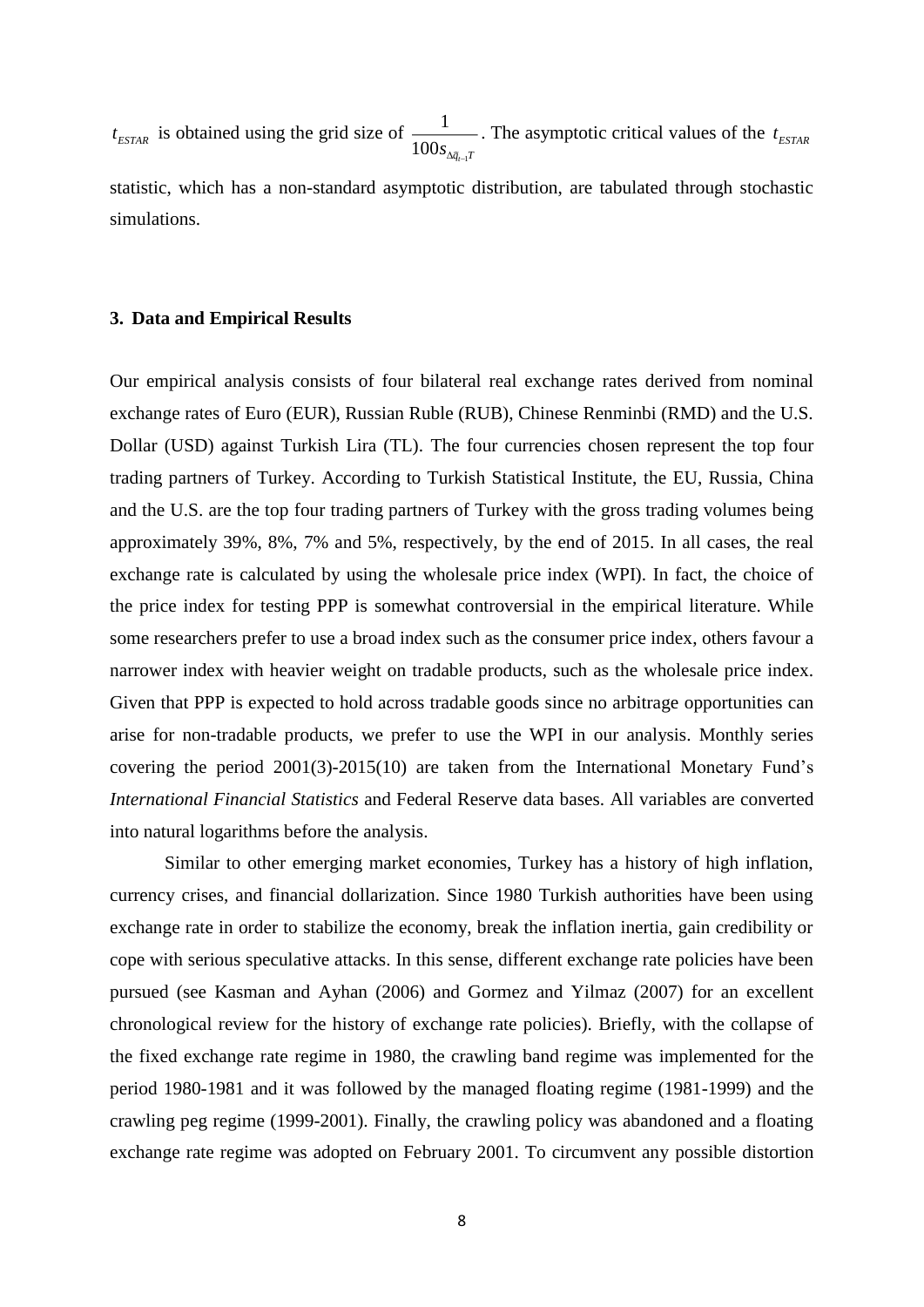in the PPP analysis due to these policy changes, we start our sample from March 2001 and investigate the validity of PPP over the period of floating exchange rate regime.

Our empirical investigation starts with application of the conventional unit root tests. We initially employ two popular standard unit root tests, ADF and PP and report the results in the first two columns of Table 1. The results of the ADF and PP tests provide evidence of PPP only in two cases, *TL/USD* and *TL/EURO.* Next, we adopt the Ng and Perron (2001) unit root tests, which are modified versions of the standard unit root tests with better performance in terms of power and size distortions.<sup>3</sup> These modified tests, however, provide even less evidence for stationarity of real exchange rates compared to their traditional counterparts and fail to reject the null of a unit root in all cases. As these tests implicitly assume linearity and have low power to detect potential nonlinear stationarity, the conclusions drawn from these tests might be misleading. To propose more reliable results, we proceed with the nonlinear unit root tests.

|                        | ADF                    | PP          | $MZ_{\alpha}^{GLS}$ | $MZ_{\cdot}^{GLS}$ | $MSB^{GLS}$ | $MP_{T}^{GLS}$ |
|------------------------|------------------------|-------------|---------------------|--------------------|-------------|----------------|
| TL/USD                 | $-3.128$ <sup>**</sup> | $-3.059***$ | $-0.459$            | $-0.402$           | 0.874       | 39.518         |
| <b>TLYUAN</b>          | $-2.069$               | $-2.122$    | $-1.123$            | $-0.744$           | 0.663       | 21.626         |
| <b>TL/EURO</b>         | $-4.564***$            | $-3.598$ ** | $-0.691$            | $-0.461$           | 0.667       | 24.476         |
| <b>TL/RUBLE</b>        | $-1.781$               | $-2.185$    | $-4.664$            | $-1.492$           | 0.320       | 5.331          |
| <b>Critical Values</b> |                        |             |                     |                    |             |                |
| $1\%$                  | $-3.47$                | $-3.47$     | $-13.80$            | $-2.58$            | 0.17        | 1.78           |
| 5%                     | $-2.87$                | $-2.87$     | $-8.10$             | $-1.98$            | 0.23        | 3.17           |
| 10%                    | $-2.57$                | $-2.57$     | $-5.70$             | $-1.62$            | 0.28        | 4.45           |

**Table 1: Standard Linear Unit Root Tests Results**

Notes: The lag order for ADF and Ng and Perron (2001) unit root tests are chosen using the modified AIC (MAIC) as suggested by Ng and Perron (2001). The bandwidth for the PP test is determined using the Newey-West automatic bandwidth selection procedure for a Bartlett kernel. \*, \*\*, \*\*\* denote rejection of the null hypothesis of a unit root at 10 percent, 5 percent and 1 percent significance levels.

Table 2 reports the results of the nonlinear unit root tests. The first two columns of Table 2 present the  $t_{NL}$  statistic of Kapetanios et al. (2003) obtained from the test regression (3) and  $\tau$  statistic of Kruse (2011) calculated from the regression (5). It is seen that both tests fail to support stationarity inferences of the standard ADF and PP tests for *TL/USD* and

<sup>&</sup>lt;sup>3</sup>See Ng and Perron (2001) for further details.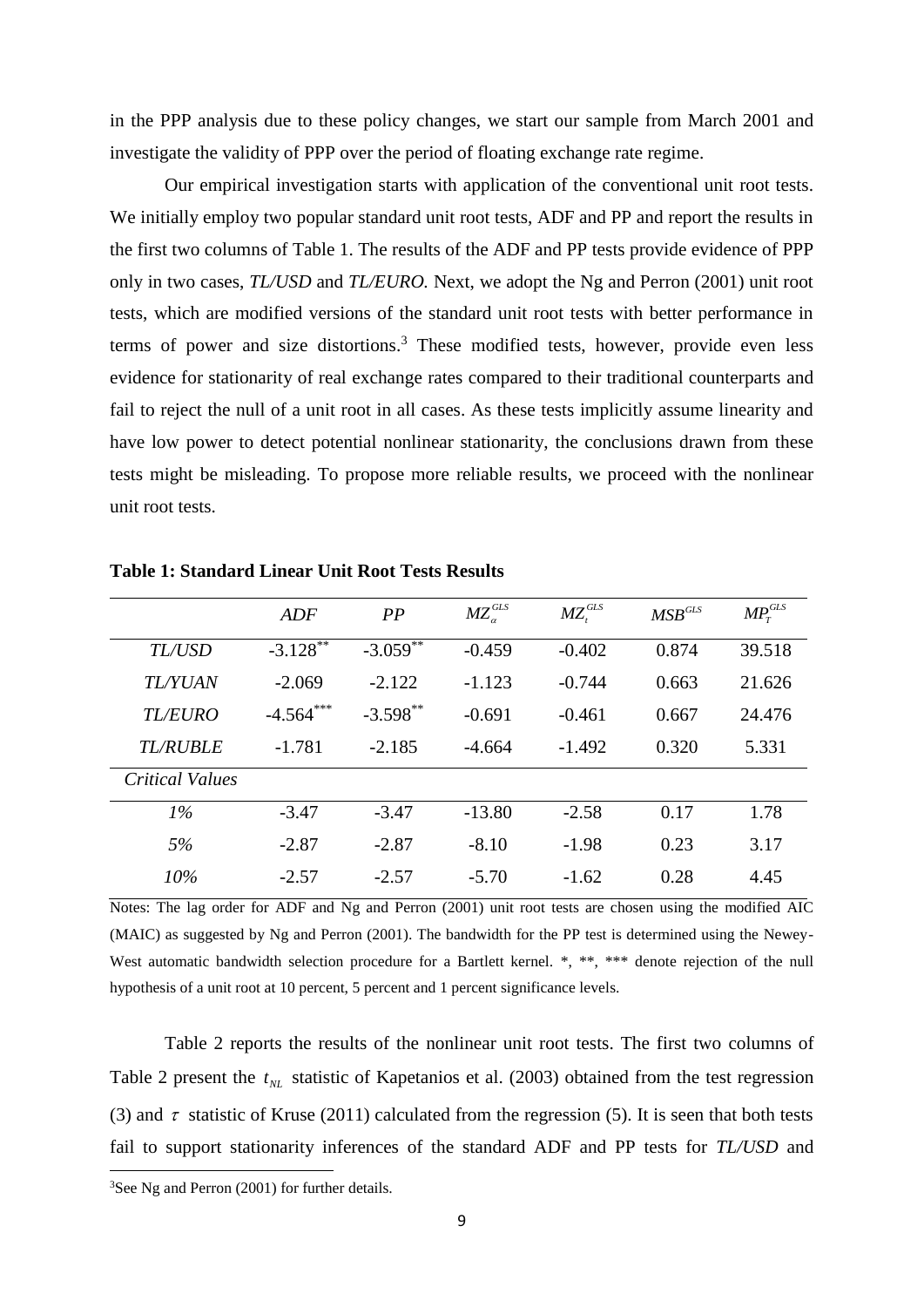*TL/EURO* and reject the null of a unit root only for one case, *TL/RUBLE*. Next, the  $t_{ESTAR}$ statistic of Kılıç (2011) is derived from the test regression (6) and reported in the third column of Table 2. It appears that, while the unit root tests of Kapetanios et al. (2003) and Kruse (2011) provide a similarly small extent of stationarity evidence, the test of Kılıç (2011) rejects the null of a unit root in all cases under consideration. Moreover, the evidences are so strong that all real exchange rates except *TL/EURO* appear to be stationary at 1 percent significance level. For the case of *TL/EURO*, stationarity is ensured at 5 percent significance level, as in the standard ADF and PP tests.

It emerges from these findings that the empirical support for stationarity of real exchange rates and, hence, PPP increases when nonlinearities in real exchange rates are correctly specified. Note that the strongest evidence for real exchange rate stationarity is obtained through the unit root test of Kılıç (2011), which allows for nonlinearity driven by the size of real exchange rate appreciation or depreciation. In this sense, the poor evidence yielded by the test of Kapetanios et al. (2003) and Kruse (2011) might be due to, associating nonlinearity with the size of deviations from PPP and, thus, failing to capture the correct form of real exchange rate nonlinearity.

|                        | $t_{NL}$    | $\tau$   | $t_{ESTAR}$ |
|------------------------|-------------|----------|-------------|
| TL/USD                 | $-2.304$    | 5.798    | $-4.216$    |
| <b>TLYUAN</b>          | $-2.300$    | 5.852    | $-3.582***$ |
| <b>TL/EURO</b>         | $-2.369$    | 5.928    | $-2.857***$ |
| <b>TL/RUBLE</b>        | $-3.366$ ** | 11.380** | $-4.404***$ |
| <b>Critical Values</b> |             |          |             |
| $1\%$                  | $-3.48$     | 13.75    | $-2.98$     |
| 5%                     | $-2.93$     | 10.17    | $-2.37$     |
| 10%                    | $-2.66$     | 8.60     | $-2.05$     |
|                        |             |          |             |

#### **Table 2: Nonlinear Unit Root Test Results**

Notes:  $t_{NL}$ ,  $t_{\text{sup}}$  denote, respectively, the t-statistics of the unit root tests of Kapetanios et al. (2003) and Kılıç (2011), while  $\tau$  is the modified Wald statistic of Kruse (2011). For all tests augmentation orders are selected by using the modified AIC (MAIC) under the null hypothesis, as suggested by Kapetanios et al. (2003) and Kılıç (2011). \*, \*\*, \*\*\* denote rejection of the null hypothesis of a unit root at 10 percent, 5 percent and 1 percent significance levels.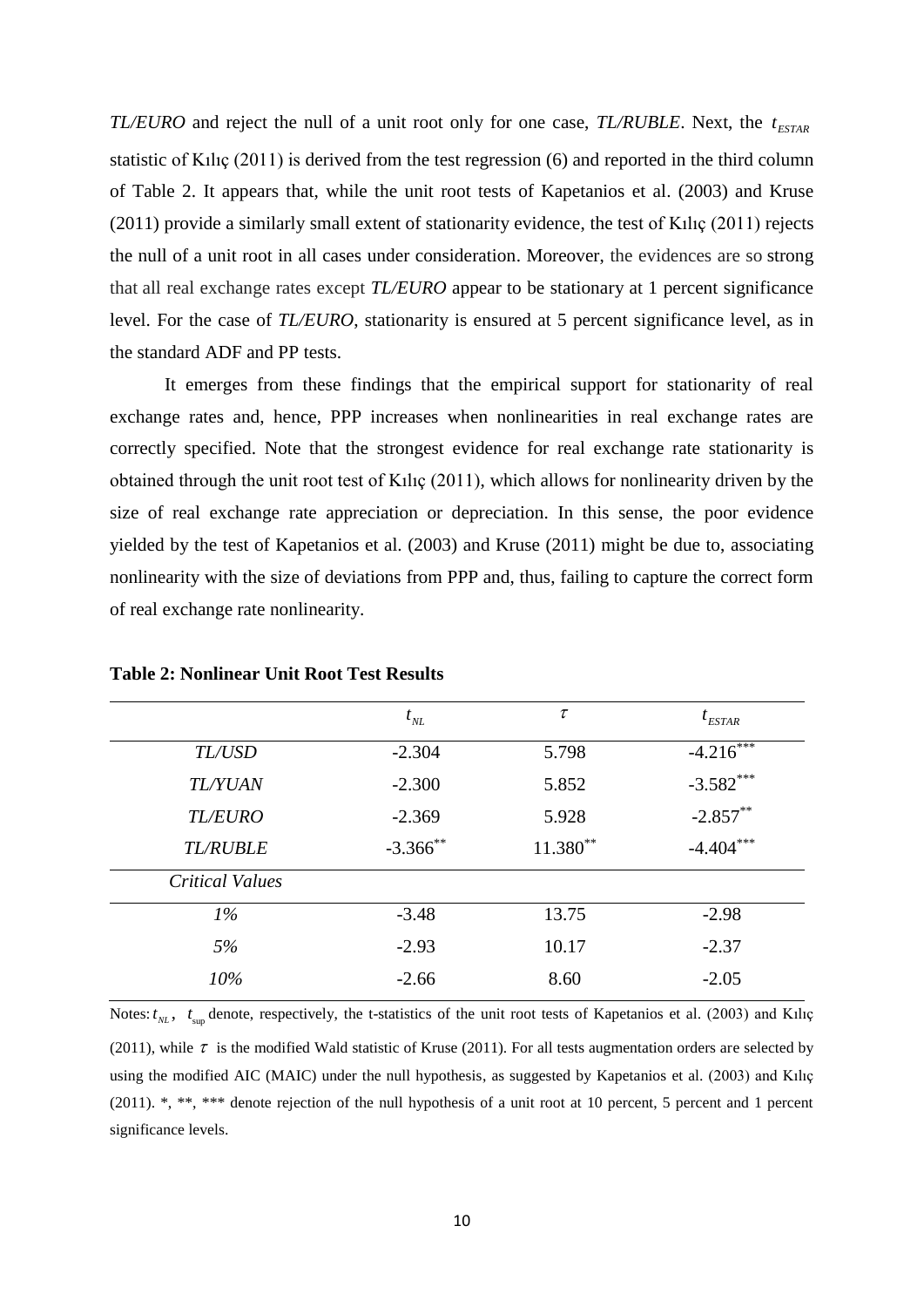To illustrate nonlinearity of the real exchange rates, we further plot the estimated transition functions from (6). They are estimated by using constrained MLE library in GAUSS, with the transition parameter  $\gamma$  being standardized by the standard error of the transition variable  $\Delta \tilde{q}_{t-1}$ . As seen in Figure 1, the transition functions for the cases of TL/USD, TL/YUAN and *TL/RUBLE* are symmetrically *U*-shaped around zero level, as expected under a classical ESTAR model. In all these three cases, there seems to be roughly equal number of observations above and below the zero equilibrium level. Moreover, it is seen that those real exchange rates visit both extreme regimes during the sample period and for each case, the rate of mean reversion of the real exchange rate is the same regardless of whether there is a depreciation or an equal amount of appreciation in the real exchange rate.

Regarding the case of *TL/EURO*, however, the ESTAR type nonlinearity is not very clear with most of the observations clustering in one extreme regime, where the real exchange rate follows a stationary behaviour. Moreover, when the LM-type linearity test of Luukkonen et al. (1998) is applied to establish the presence of nonlinearities in stationary real exchange rates, we observe strong evidence for nonlinearity in TL/USD, TL/YUAN and TL/RUBLE, while nonlinearity in TL/EURO appears to be significant only at 10 percent significance level<sup>4</sup>. This clearly explains why, compared to the conventional ADF and PP tests, the test of Kılıç (2011) provides stronger empirical support for stationarity of all real exchange rates, except TL/EURO.

<sup>&</sup>lt;sup>4</sup> Results from the LM-type linearity test are not presented here but available upon request.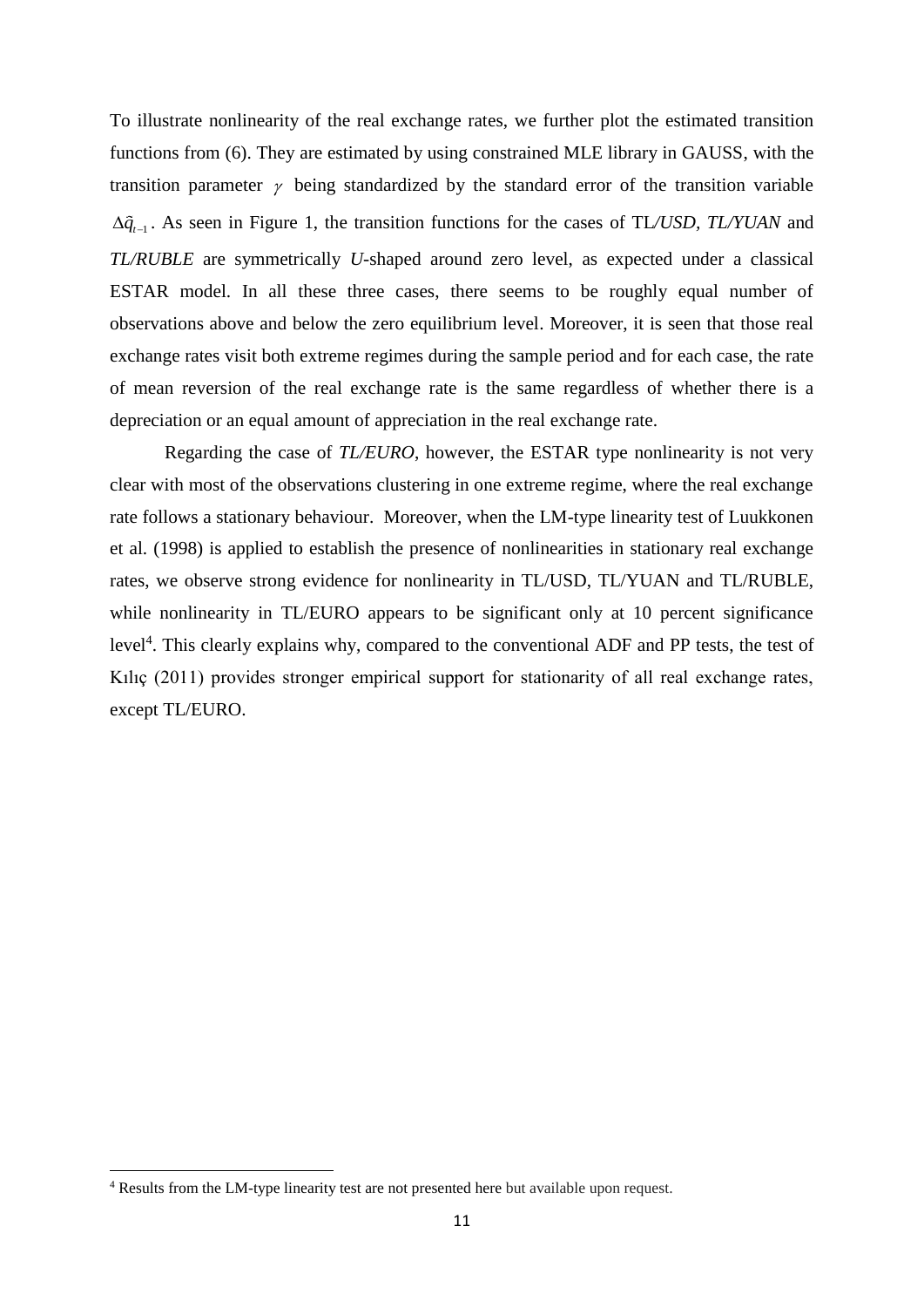

**Figure 1: Scatter Plots of Estimated Transition Functions**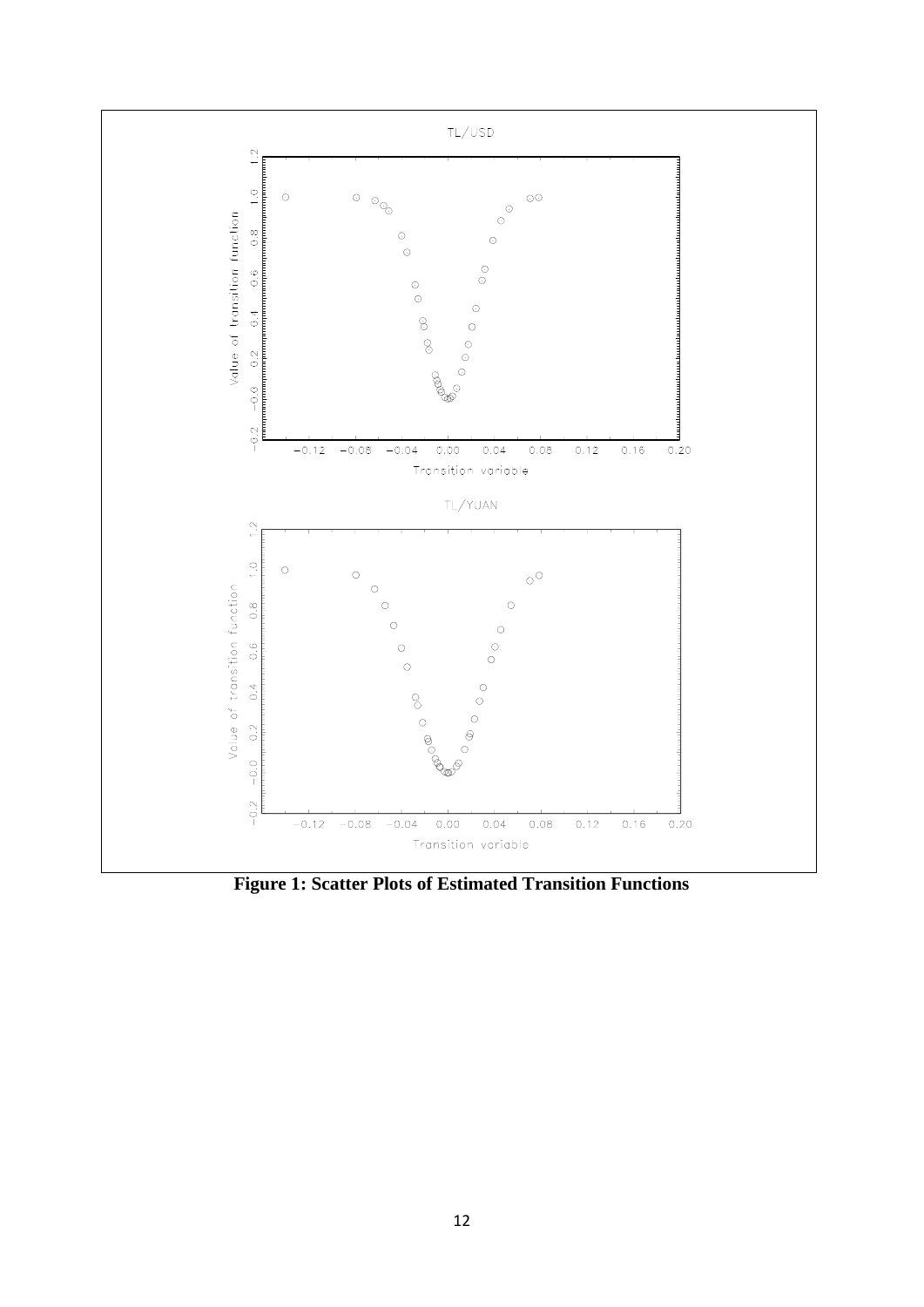

**Figure 1 (continued)**

# **4. Conclusion**

This paper proposes an analysis for the empirical validity of the PPP hypothesis between Turkey and its four major trading partners, the European Union, Russia, China and the US over the floating exchange rate period, 2001(3)-2015(10). Although enormous literature is available on testing the empirical validity of the long-run PPP, no consensus has emerged due to the conflicting evidences. Over recent years, it has been argued that the puzzling results of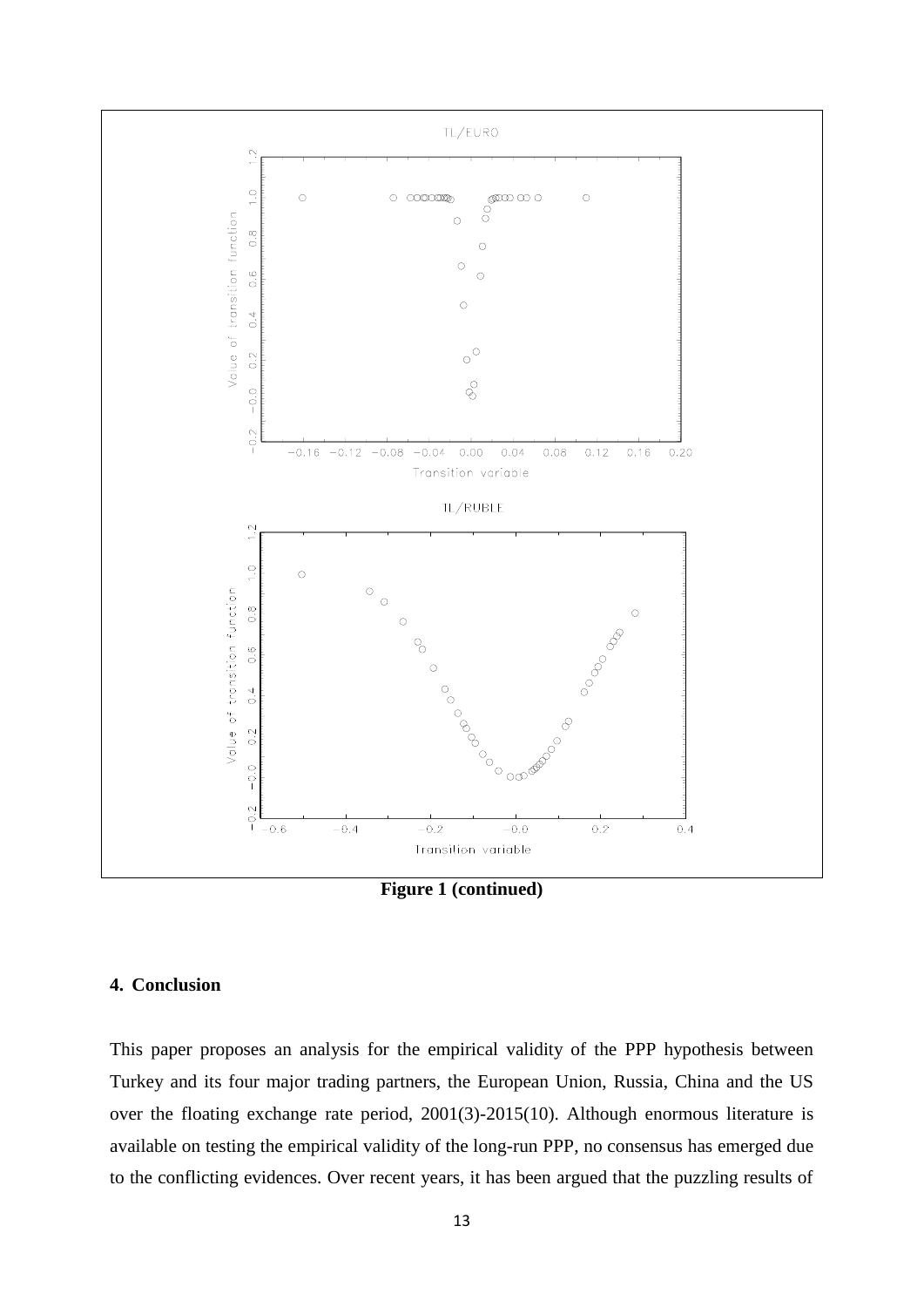PPP may be due to the potential nonlinear nature of real exchange rates which is ignored by the standard approaches. Accordingly, some recent studies utilizing nonlinear econometric methods have provided fairly convincing evidence for the empirical validity of the PPP hypothesis.

With the motivation of these recent studies, we reinvestigate the PPP hypothesis by adopting popular conventional unit root tests along with a battery of newly developed nonlinear approaches. Overall, our empirical discussion suggests that the empirical evidence in favour of PPP increases when nonlinearities are properly accommodated. In this sense, despite its growing popularity in the PPP literature, it is observed that the nonlinear unit root test of Kapetanios et al*.* (2003) provides no further evidence for stationarity of real exchange rates compared to the standard unit root tests. A similar result is produced by the unit root test of Kruse (2011). The unit root tests of Kılıç (2011), on the other hand, appears to be decisive in uncovering evidence for PPP by associating nonlinearity with the size of real exchange rate appreciation or depreciation rather than the size of deviations from PPP as in Kapetanios et al*.* (2003) and Kruse (2011). With the use of the test of Kılıç (2011), we obtain highly strong evidence in favour of PPP for all real exchange rates under consideration. This implies that PPP can be used to determine the equilibrium exchange rates and making unbounded gains from arbitrage in traded goods is not possible in all cases we examine.

# **References**

Abadir, K. M., & Distaso, W. (2007). Testing joint hypotheses when one of the alternatives is one-sided. *Journal of Econometrics*, *140*(2), 695-718.

Alba, J. D., & Park, D. (2005). An empirical investigation of purchasing power parity (PPP) for Turkey. *Journal of Policy Modeling*, *27*(8), 989-1000.

Cerrato, M. and Sarantis, N. (2006). Nonlinear mean reversion in real exchange rates: evidence from developing and emerging market economies. *Economics Bulletin*, *7*, 1-14.

Chortareas, G. and Kapetanios, G. (2004). The Yen real exchange rate may be stationary after all: evidence from nonlinear unit root tests. *Oxford Bulletin of Economics and Statistics*, *66*, 113-131.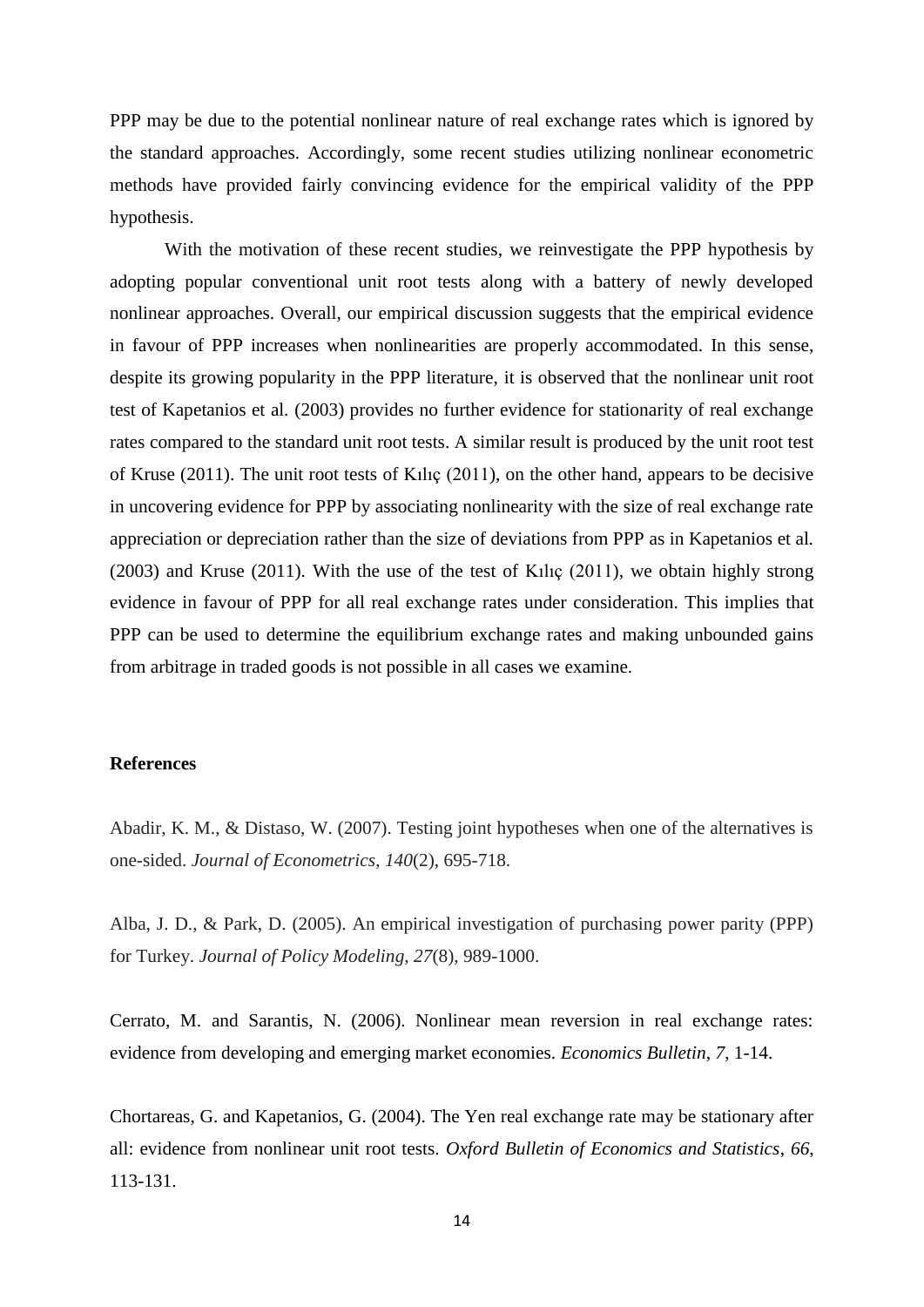Cuestas, J. C. and Gil-Alana, L. A. (2009). Further evidence on the PPP analysis of the Australian dollar: Non-linearities, fractional integration and structural changes. *Economic Modelling*, 26(6), 1184-1192.

Davies, R. B. (1987). Hypothesis testing when a nuisance parameter is present only under the alternative. *Biometrika*, *74*, 33-43.

Dumas, B. (1992). Dynamic equilibrium and the real exchange rate in spatially separated world. *Review of Financial Studies*, *5*, 153-180.

Edison, H. J. And Fisher, E. O. (1991). A long-run view of the European monetary system. *Journal of International Money and Finance*, *5*, 153-180.

Erlat, H. (2004). Unit roots or nonlinear stationarity in Turkish real exchange rates. *Applied Economics Letters*, 11(10), 645-650.

Francis, B. and Iyare, S. (2006). Do exchange rates in Caribbean and Latin American countries exhibit nonlinearities?. *Economics Bulletin*, *14*, 1-20.

Frankel, J. A. and Rose, A. K. (1996). A panel project on purchasing power parity: mean reversion within and between countries. *Journal of International Economics*, *40*, 209-224.

Glen, J. D. (1992). Real exchange rates in short, medium and long run. *Journal of International Economics*, *33*, 147-166.

Gormez, Y. and Yilmaz, G. (2007). The evolution of exchange rate regime choices in Turkey. In: OeNB (Eds.), *Oesterreichische Nationalbank Workshops*, 13/2008, 269-302.

Gozgor, G. (2011). Purchasing power parity hypothesis among the main trading partners of Turkey, *Economics Bulletin*, 31(2), 1432-1438.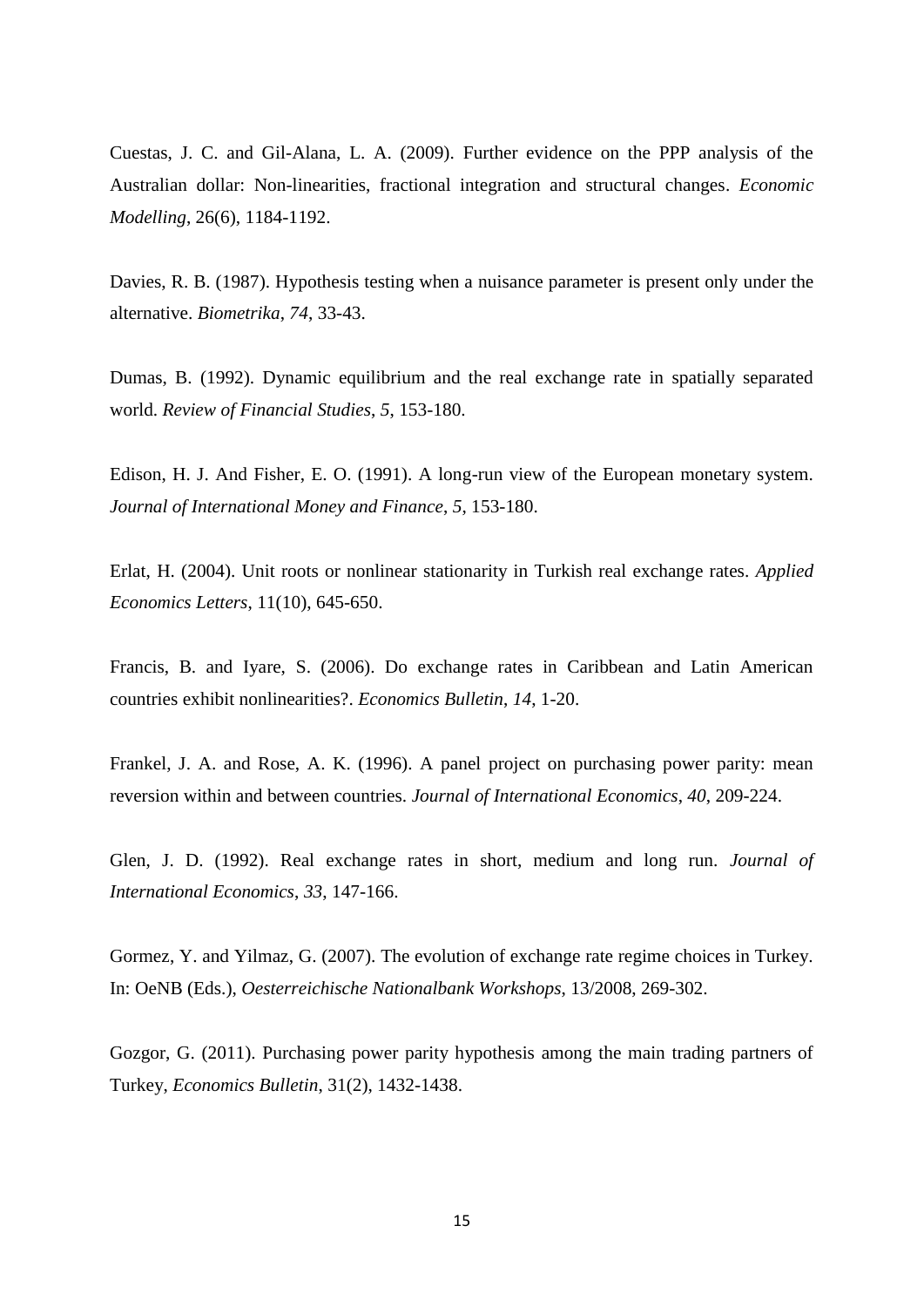Guloglu, B., Ispira, S. and Okat, D. (2011). Testing the validity of quasi PPP hypothesis: evidence from a recent panel unit root test with structural breaks, *Applied Economics Letters*, 18(18), 1817-1822.

Hasan, M. S. (2004). Univariate time series behaviour of the real exchange rate: evidence from colonial India. *Economics Letters*, *84*, 75-80.

Hegwood, N. D. and Papell, D. H. (1998). Quasi purchasing power parity. *International Journal of Finance &Economics*, 3(4), 279-289.

Holmes, MJ. (2001). New evidence on real exchange rate stationarity and purchasing power parity in less developed countries. *Journal of Macroeconomic*, 23(4), 601-614.

Kalyoncu, H. (2009). New evidence of the validity of purchasing power parity from Turkey, *Applied Economics Letters*, 16(1), 63-67.

Kapetanios, G. and Shin, Y. and Snell, A. (2003). Testing for a unit root in the nonlinear STAR framework. *Journal of Econometrics*, *112*, 359–79.

Kasman, S., & Ayhan, D. (2012). Macroeconomic Volatility under Alternative Exchange Rate Regimes in Turkey. *Central Bank Review*, *6*(2), 37-58.

Kılıç, R. (2011). Testing for unit root in a stationary ESTAR process. *Econometric Reviews*, 30(3), 274-302.

Kruse, R. (2011). A new unit root test against ESTAR based on a class of modified statistics. *Statistical Papers*, 52, 71-85.

Liew, V. K. S., Baharumshah, A. Z. and Lim, K. P. (2004). On Singapore dollar-US dollar and purchasing power parity. *Singapore Economic Review*, *49*, 71-84.

Lothian, J. R. and Taylor, M. P. (1996). Real exchange rate behaviour: the recent flow from the perspective of the past two centuries. *Journal of Political Economy*, *104*, 488-510.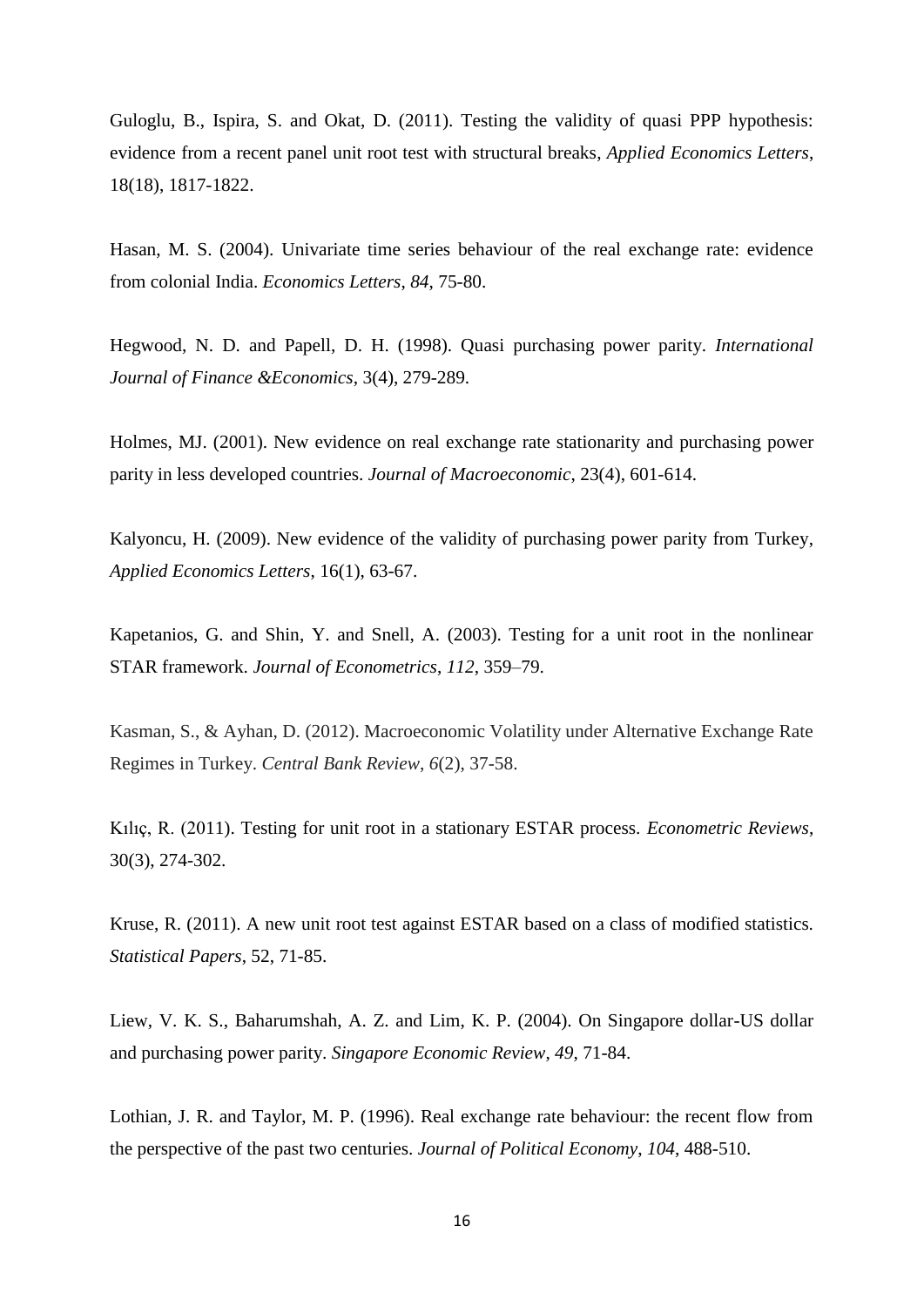Lukkonen, R., Saikkonen, P. and Teräsvirta, T. (1988). Testing linearity against smooth transition autoregressive models. *Biometrika*, *75*, 491-499.

Meese, R.A. and Rogoff, K. (1988). Was it real? The exchange rate-interest differential relation over the modern floating-rate period. *Journal of Finance*, *43*, 933-948.

Ng, S. and Perron, P. (2001). Lag length selection and the construction of unit root tests with good size and power. *Econometrica*, *69,* 1519-1554.

Oh, K.Y. (1996). Purchasing power parity and unit root tests using panel data. *Journal of International Money and Finance*, *15*, 405–418.

Ozdemir, Z. (2008). The purchasing power parity hypothesis in Turkey: evidence from nonlinear STAR error-correction models. *Applied Economics Letters*, *15*, 307-311.

Pippenger, M. K. and Goering, G. E. (1993). A note on the empirical power of unit root tests under threshold process. *Oxford Bulletin of Economics and Statistics*, 55(4), 473-481.

Rogoff, R. (1996). The purchasing power parity puzzle. *Journal of Economic Literature*, *34*, 647-668.

Sarno, L. and Taylor, M. P. (2002). Purchasing power parity and the real exchange rate. *IMF Staff Papers*, *49*, 65-105

Sarno, L. (2005). Viewpoint: Towards a solution to the puzzle in exchange rate economics: where do we stand? *Canadian Journal of Economics*, 383, 673-708.

Sercu, P., Uppal, R. and van Hulle, J. (1995). The exchange rate in the presence of transactions costs: implications for tests of purchasing power parity. *Journal of Finance*, *50*, 1309-1319.

Taylor, M.P. (1995). The economics of exchange rates. *Journal of Economic Literature*, 33(1), 13-47.